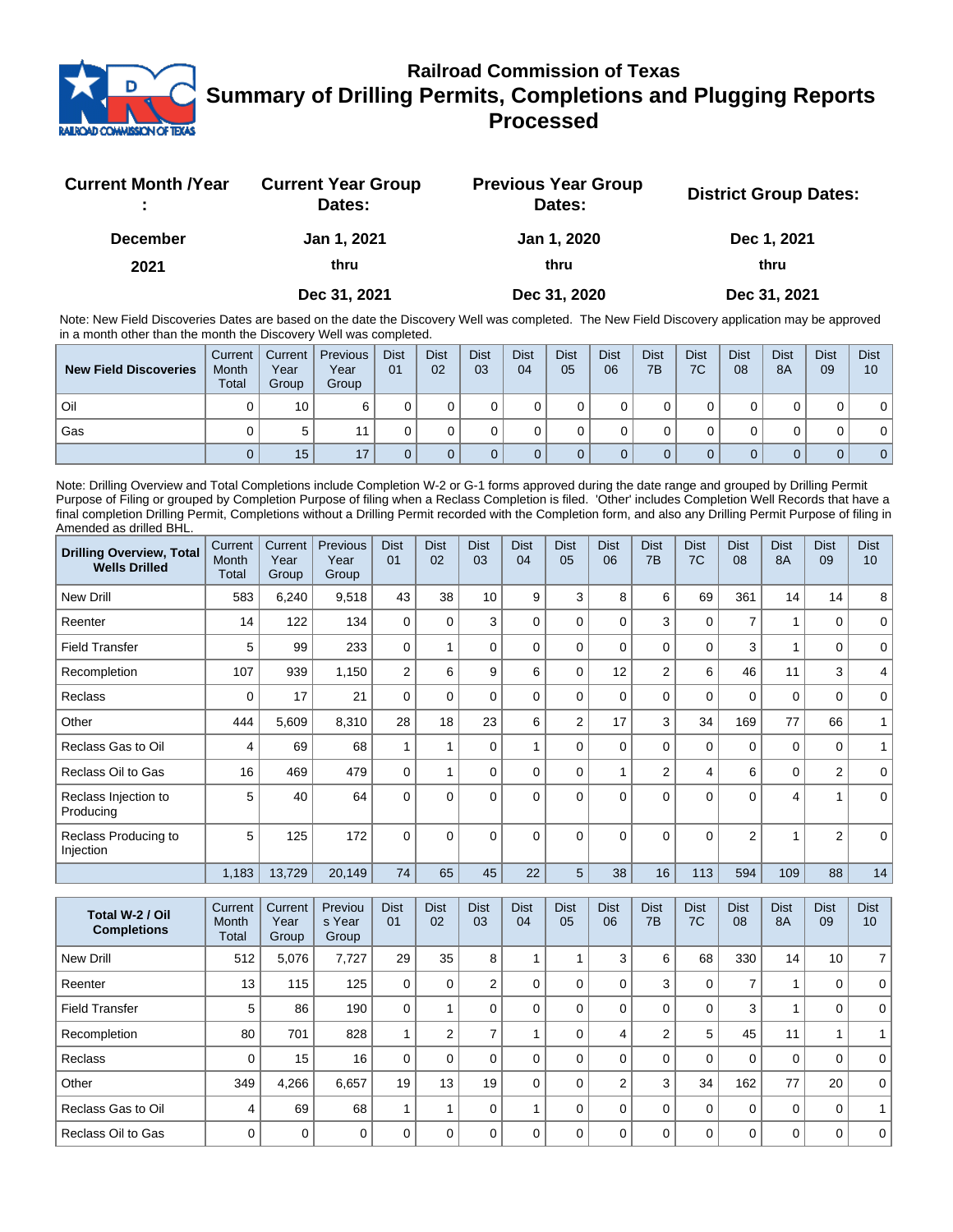| Total W-2 / Oil<br><b>Completions</b> | Current<br><b>Month</b><br>Total | Current<br>Year<br>Group | Previou<br>s Year<br>Group | <b>Dist</b><br>01 | <b>Dist</b><br>02 | <b>Dist</b><br>03 | Dist<br>04 | <b>Dist</b><br>05 | <b>Dist</b><br>06 | <b>Dist</b><br>7B | <b>Dist</b><br>7C | Dist<br>08  | <b>Dist</b><br><b>8A</b> | <b>Dist</b><br>09 | <b>Dist</b><br>10 |
|---------------------------------------|----------------------------------|--------------------------|----------------------------|-------------------|-------------------|-------------------|------------|-------------------|-------------------|-------------------|-------------------|-------------|--------------------------|-------------------|-------------------|
| Reclass Injection to<br>Producing     | 5                                | 38                       | 64                         |                   |                   |                   | 0          |                   |                   |                   |                   | 0           | 4                        |                   | 0                 |
| Reclass Producing to<br>Injection     | 5                                | 119                      | 163                        |                   |                   |                   |            |                   |                   |                   |                   | $\sim$<br>۷ |                          | $\sim$            | 0                 |
|                                       | 973                              | 10,485                   | 15,838                     | 50                | 52                | 36                | 3          |                   |                   | 14                | 107               | 549         | 109 <sub>1</sub>         | 34                | 9                 |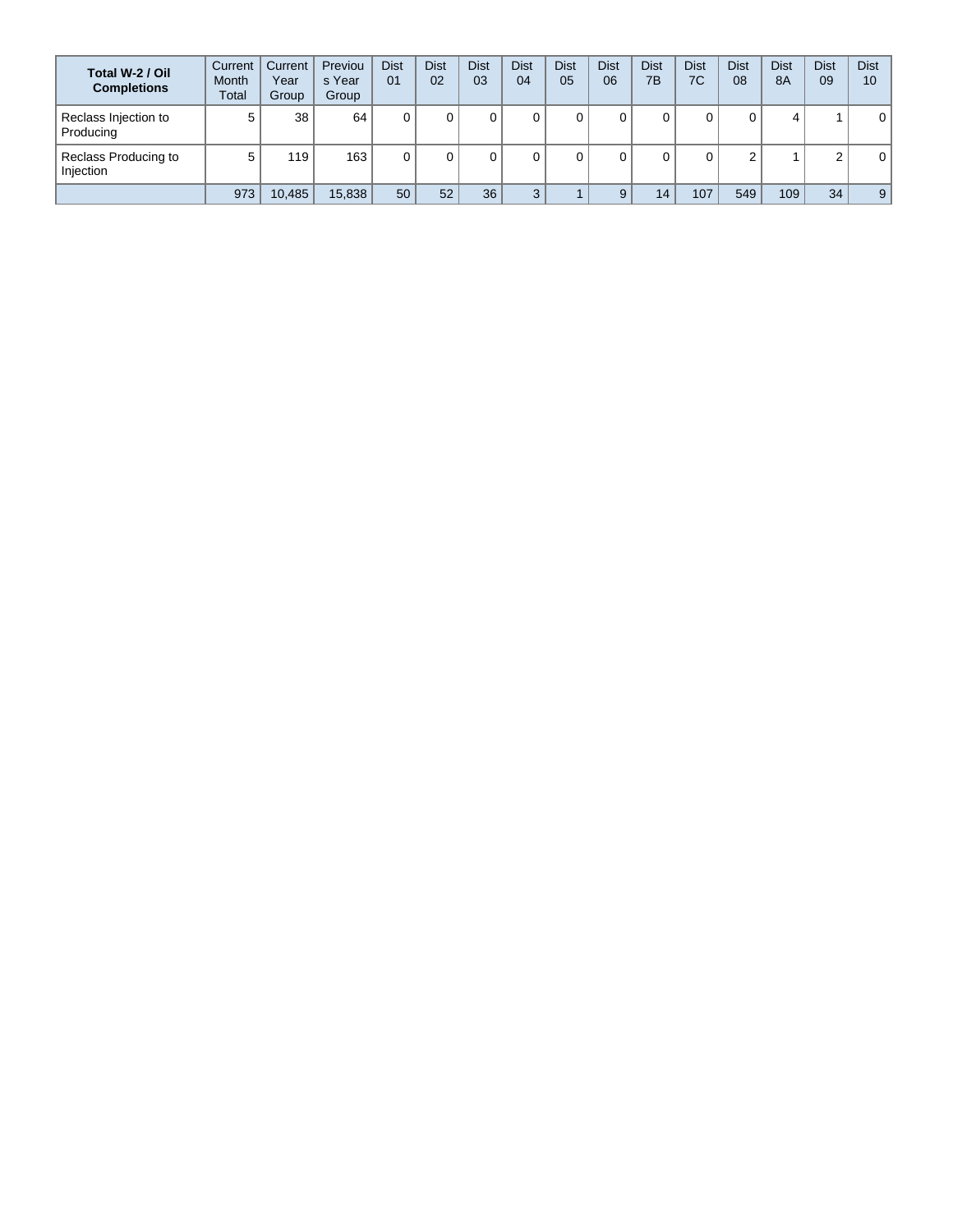| Total G-1 / Gas<br><b>Completion</b> | Current<br>Month<br>Total | Current<br>Year<br>Group | Previou<br>s Year<br>Group | <b>Dist</b><br>01        | <b>Dist</b><br>02 | <b>Dist</b><br>03 | <b>Dist</b><br>04 | <b>Dist</b><br>05 | <b>Dist</b><br>06 | <b>Dist</b><br>7B | <b>Dist</b><br>7C | <b>Dist</b><br>08 | <b>Dist</b><br><b>8A</b> | <b>Dist</b><br>09 | <b>Dist</b><br>10 <sup>1</sup> |
|--------------------------------------|---------------------------|--------------------------|----------------------------|--------------------------|-------------------|-------------------|-------------------|-------------------|-------------------|-------------------|-------------------|-------------------|--------------------------|-------------------|--------------------------------|
| <b>New Drill</b>                     | 71                        | 1,164                    | 1,791                      | 14                       | 3                 | $\overline{2}$    | 8                 | $\overline{2}$    | 5                 | $\Omega$          | 1                 | 31                | 0                        | 4                 | 1                              |
| Reenter                              |                           | $\overline{7}$           | 9                          | 0                        | $\mathbf{0}$      |                   | 0                 | $\Omega$          | $\Omega$          | $\Omega$          | $\Omega$          | 0                 | $\Omega$                 | 0                 | $\mathbf 0$                    |
| <b>Field Transfer</b>                | $\Omega$                  | 13                       | 43                         | $\Omega$                 | $\mathbf{0}$      | $\Omega$          | 0                 | $\Omega$          | $\Omega$          | $\Omega$          | $\mathbf 0$       | 0                 | $\Omega$                 | 0                 | $\mathbf 0$                    |
| Recompletion                         | 27                        | 238                      | 322                        | $\overline{\phantom{a}}$ | 4                 | $\overline{2}$    | 5                 | $\Omega$          | 8                 | $\Omega$          | 1                 |                   | $\Omega$                 | $\overline{2}$    | 3                              |
| <b>Reclass</b>                       | $\Omega$                  | $\overline{2}$           | 5                          | 0                        | $\Omega$          | $\Omega$          | 0                 | $\Omega$          | $\Omega$          | $\Omega$          | $\Omega$          | $\mathbf{0}$      | $\Omega$                 | 0                 | $\mathbf 0$                    |
| Other                                | 95                        | 1,343                    | 1,653                      | 9                        | 5                 | 4                 | 6                 | $\overline{2}$    | 15                | 0                 | $\mathbf 0$       | $\overline{7}$    | $\mathbf 0$              | 46                | 1                              |
| Reclass Gas to Oil                   | 0                         | 0                        | 0                          | 0                        | 0                 | $\Omega$          | 0                 | $\Omega$          | $\Omega$          | $\Omega$          | $\mathbf 0$       | 0                 | $\Omega$                 | 0                 | $\mathbf{0}$                   |
| Reclass Oil to Gas                   | 16                        | 469                      | 479                        | 0                        |                   | $\Omega$          | 0                 | $\Omega$          |                   | $\overline{2}$    | 4                 | 6                 | $\mathbf 0$              | $\overline{2}$    | $\mathbf 0$                    |
| Reclass Injection to<br>Producing    | $\Omega$                  | $\overline{2}$           | $\Omega$                   | $\Omega$                 | $\Omega$          | $\Omega$          | $\Omega$          | $\Omega$          | $\Omega$          | $\Omega$          | $\Omega$          | $\mathbf{0}$      | $\Omega$                 | $\Omega$          | $\mathbf{0}$                   |
| Reclass Producing to<br>Injection    | $\Omega$                  | 6                        | 9                          | 0                        | $\Omega$          | $\Omega$          | $\Omega$          | $\Omega$          | $\Omega$          | $\Omega$          | $\Omega$          | $\Omega$          | $\Omega$                 | $\Omega$          | $\mathbf 0$                    |
|                                      | 210                       | 3,244                    | 4,311                      | 24                       | 13                | 9                 | 19                | 4                 | 29                | $\overline{2}$    | 6                 | 45                | $\Omega$                 | 54                | 5                              |

Note: Total Underground Injection Control Completions include W-2 and G-1 Completions approved during the date range where the Completion Well Type is in Active UIC or Shut-in UIC.

| <b>Total Underground</b><br><b>Injection Control</b><br><b>Completions</b> | Current<br>Month<br>Total | Current<br>Year<br>Group | Previou<br>s Year<br>Group | <b>Dist</b><br>01 | <b>Dist</b><br>02 | <b>Dist</b><br>03 | <b>Dist</b><br>04 | <b>Dist</b><br>05 | Dist<br>06 | <b>Dist</b><br>7B | <b>Dist</b><br>7C | <b>Dist</b><br>08 | <b>Dist</b><br><b>8A</b> | <b>Dist</b><br>09 | <b>Dist</b><br>10 |
|----------------------------------------------------------------------------|---------------------------|--------------------------|----------------------------|-------------------|-------------------|-------------------|-------------------|-------------------|------------|-------------------|-------------------|-------------------|--------------------------|-------------------|-------------------|
| $Oil / W-2$                                                                | 205                       | .891                     | 1.864                      |                   |                   | 13.               |                   |                   |            | ົ                 | 6                 | 78                | 76.                      | 21                | 0                 |
| Gas / G-1                                                                  |                           | 77                       | 93                         |                   |                   |                   |                   |                   |            |                   |                   |                   | 0                        |                   | 0                 |
|                                                                            | 211                       | .968                     | 1,957                      |                   |                   | 15                |                   |                   | $\sqrt{2}$ | $\Omega$          | 6                 | 79                | 76                       | 21                | $\overline{0}$    |

Note: Total Wellbore Profile Completions includes W-2 and G-1 Completions approved during the date range grouped by the Wellbore Profile from the Completion form.

| Total W-2 / Oil<br><b>Wellbore Profile</b><br><b>Completions</b> | Current<br>Month<br>Total | Current<br>Year<br>Group | Previou<br>s Year<br>Group | <b>Dist</b><br>01 | <b>Dist</b><br>02 | <b>Dist</b><br>03 | <b>Dist</b><br>04 | <b>Dist</b><br>05 | <b>Dist</b><br>06 | <b>Dist</b><br>7 <sub>B</sub> | <b>Dist</b><br>7C | <b>Dist</b><br>08 | <b>Dist</b><br><b>8A</b> | <b>Dist</b><br>09 | <b>Dist</b><br>10 |
|------------------------------------------------------------------|---------------------------|--------------------------|----------------------------|-------------------|-------------------|-------------------|-------------------|-------------------|-------------------|-------------------------------|-------------------|-------------------|--------------------------|-------------------|-------------------|
| Horizontal                                                       | 566                       | 6,250                    | 10,391                     | 40                | 46                | C                 |                   |                   | $\sim$            | 0                             | 90                | 381               | 3                        | 0                 | 2                 |
| Vertical                                                         | 269                       | 3,058                    | 4.048                      | 5                 |                   | 20                | C                 |                   | 5                 | 14                            | 13                | 124               | 49                       | 25                | $\overline{7}$    |
| Directional                                                      | 29                        | 215                      | 554                        | 0                 | ◠                 | 6                 |                   |                   |                   | 0                             | 0                 | 14                | 5                        | 0                 | $\mathbf 0$       |
| Sidetrack                                                        | 3                         | 25                       | 27                         |                   | 0                 | C                 | 0                 |                   | $\Omega$          | 0                             | 0                 | 0                 |                          | 0                 | $\mathbf 0$       |
| Unknown                                                          | 106                       | 937                      | 818                        | 5                 |                   | 6                 |                   |                   |                   | 0                             | 4                 | 30                | 51                       | 9                 | $\mathbf 0$       |
|                                                                  | 973                       | 10,485                   | 15,838                     | 50                | 52                | 36                | 3                 |                   | 9                 | 14                            | 107               | 549               | 109                      | 34                | 9                 |

| Total G-1 / Gas<br><b>Wellbore Profile</b><br><b>Completions</b> | Current<br><b>Month</b><br>Total | Current<br>Year<br>Group | Previou<br>s Year<br>Group | <b>Dist</b><br>01 | <b>Dist</b><br>02 | <b>Dist</b><br>03 | <b>Dist</b><br>04 | <b>Dist</b><br>05 | <b>Dist</b><br>06 | <b>Dist</b><br>7B | <b>Dist</b><br>7C | <b>Dist</b><br>08 | <b>Dist</b><br>8A | <b>Dist</b><br>09 | <b>Dist</b><br>10 |
|------------------------------------------------------------------|----------------------------------|--------------------------|----------------------------|-------------------|-------------------|-------------------|-------------------|-------------------|-------------------|-------------------|-------------------|-------------------|-------------------|-------------------|-------------------|
| Horizontal                                                       | 135                              | 2.470                    | 3,327                      | 23                | 8                 | ◠<br>$\epsilon$   | 6                 |                   | 13                | 0                 | 0                 | 40                | 0                 | 42                | ٠                 |
| Vertical                                                         | 57                               | 645                      | 791                        | 0                 | 5                 | 3                 | 10                | ⌒                 | 12                | 2                 | 6                 | 4                 | 0                 | 9                 | 4                 |
| Directional                                                      | 14                               | 85                       | 138                        |                   |                   | 3                 |                   |                   | 4                 | 0                 | 0                 | 0                 | 0                 | 2                 | 0 <sup>1</sup>    |
| Sidetrack                                                        |                                  | 4                        | 3                          | 0                 |                   | $\Omega$          |                   |                   |                   | 0                 | 0                 | 0                 | 0                 | 0                 | 0 <sup>1</sup>    |
| <b>Unknown</b>                                                   | 4                                | 40                       | 52                         | 0                 |                   |                   |                   |                   |                   | 0                 | 0                 |                   | $\Omega$          |                   | 0 <sup>1</sup>    |
|                                                                  | 210                              | 3,244                    | 4,311                      | 24                | 13                | 9                 | 19                | 4                 | 29                | $\overline{2}$    | 6                 | 45                | $\overline{0}$    | 54                | 5 <sup>1</sup>    |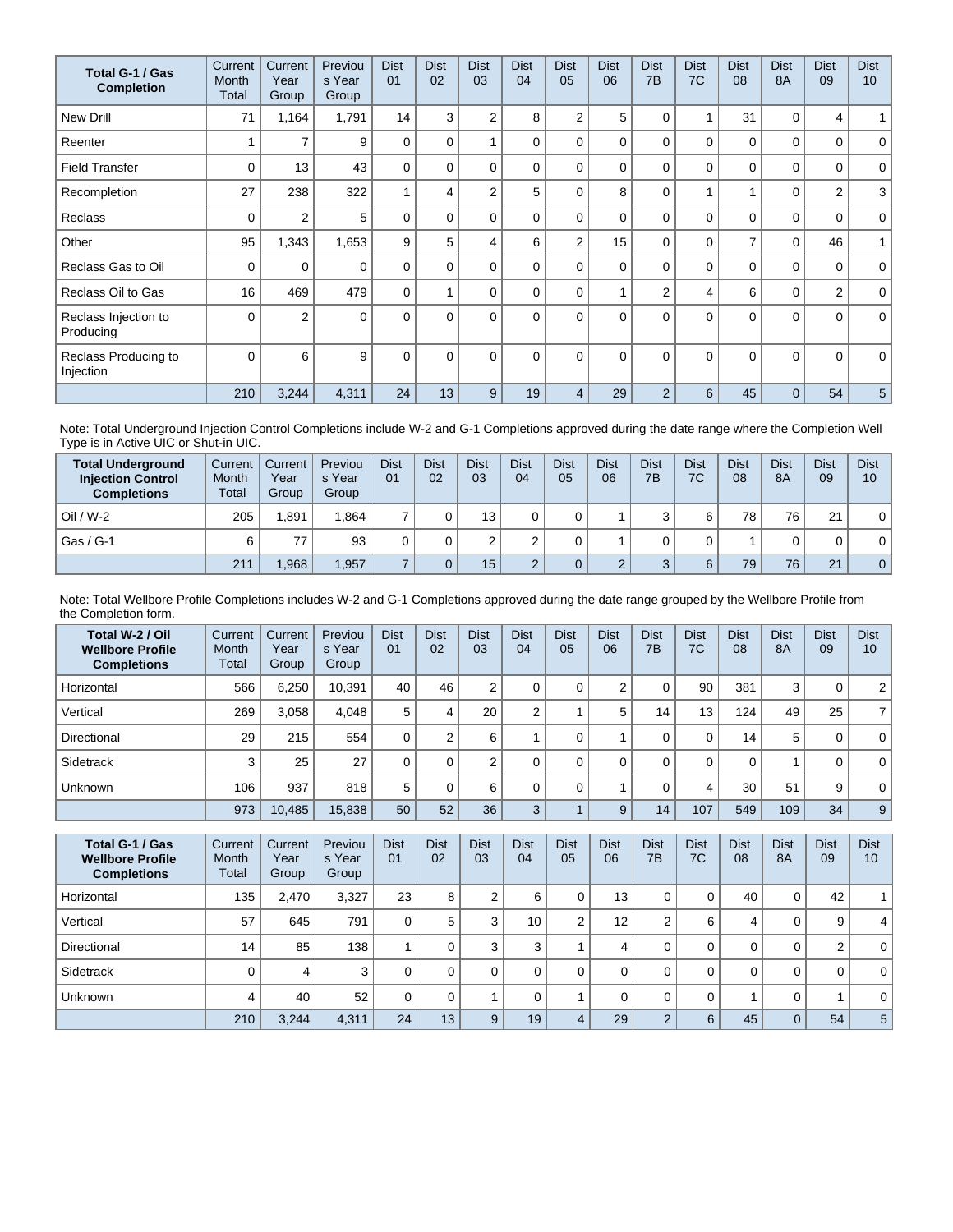Note: Dry Holes Drilled and Plugged is based on the W-3 Keyed Date and includes any W-3 Record where there is an associated Drilling Permit that is completed as a Dry Hole.

| Dry Holes Drilled and<br>Plugged | Current<br>Month<br>Total | Current<br>Year<br>Group | Previou<br>s Year<br>Group | <b>Dist</b><br>01 | <b>Dist</b><br>02 | <b>Dist</b><br>03 | <b>Dist</b><br>04 | <b>Dist</b><br>05 | <b>Dist</b><br>06 | <b>Dist</b><br>7B | <b>Dist</b><br>7C | <b>Dist</b><br>08 | <b>Dist</b><br>8A | <b>Dist</b><br>09 | <b>Dist</b><br>10 |
|----------------------------------|---------------------------|--------------------------|----------------------------|-------------------|-------------------|-------------------|-------------------|-------------------|-------------------|-------------------|-------------------|-------------------|-------------------|-------------------|-------------------|
| New Drill                        | 8                         | 181                      | 180                        |                   |                   | $\sim$            |                   |                   |                   | $\sim$            |                   |                   |                   |                   | $\mathbf{0}$      |
| Reenter                          |                           | 11                       | 19                         |                   |                   |                   |                   |                   |                   |                   |                   |                   |                   |                   | 0                 |
| Recompletion                     |                           |                          |                            |                   |                   |                   |                   |                   |                   |                   |                   |                   |                   |                   | $\mathbf{0}$      |
|                                  | 9                         | 193                      | 199                        | $\Omega$          |                   |                   |                   |                   |                   | $\sqrt{2}$        |                   |                   |                   |                   | $\overline{0}$    |

## Note: Holes Plugged is based on the W-3 Keyed Date of the well plugged.

| <b>Holes Plugged</b>       | Current<br>Month<br><b>Total</b> | Current<br>Year<br>Group | Previou<br>s Year<br>Group | <b>Dist</b><br>01 | <b>Dist</b><br>02 | <b>Dist</b><br>03 | Dist<br>04 | <b>Dist</b><br>05 | <b>Dist</b><br>06 | <b>Dist</b><br>7B | <b>Dist</b><br>7C | <b>Dist</b><br>08 | <b>Dist</b><br><b>8A</b> | <b>Dist</b><br>09 | <b>Dist</b><br>10 |
|----------------------------|----------------------------------|--------------------------|----------------------------|-------------------|-------------------|-------------------|------------|-------------------|-------------------|-------------------|-------------------|-------------------|--------------------------|-------------------|-------------------|
| <b>Total Holes Plugged</b> | 583                              | .095                     | 10.848                     | 57                | 13 <sub>1</sub>   | 51                | 32         | 18                | 27                | 64                | 43                | 152               | 45                       | --                | 4.                |
|                            | 583                              | .095                     | 10.848                     | 57                | 13 <sub>1</sub>   | 51                | 32         | 18                | 27                | 64                | 43                | 152               | 45                       | 77                | 4.                |

Note: Original Drilling Permits includes total W-1 Drilling Permits approved during the date range and grouped by Drilling Permit Purpose of filing. Original Drilling Permits does not include Amended permit applications.

| <b>Total Original Drilling</b><br><b>Permits</b> | Current<br>Month<br>Total | Current<br>Year<br>Group | Previou<br>s Year<br>Group | <b>Dist</b><br>01 | <b>Dist</b><br>02 | <b>Dist</b><br>03 | <b>Dist</b><br>04 | <b>Dist</b><br>05 | <b>Dist</b><br>06 | <b>Dist</b><br>7B | <b>Dist</b><br>7C | <b>Dist</b><br>08 | <b>Dist</b><br><b>8A</b> | <b>Dist</b><br>09 | <b>Dist</b><br>10 |
|--------------------------------------------------|---------------------------|--------------------------|----------------------------|-------------------|-------------------|-------------------|-------------------|-------------------|-------------------|-------------------|-------------------|-------------------|--------------------------|-------------------|-------------------|
| New Drill                                        | 756                       | 7,639                    | 5.542                      | 84                | 54                | 14                | 13                | 3                 | 31                | 11                | 54                | 416               | 16                       | 52                | 8 <sup>1</sup>    |
| Reenter                                          | 6                         | 85                       | 61                         |                   | $\Omega$          |                   | 0                 |                   | 0                 | 2                 |                   | 0                 |                          |                   | $\overline{0}$    |
| <b>Field Transfer</b>                            | ◠                         | 38                       | 182                        | 0                 | 0                 |                   |                   |                   |                   | 0                 | 0                 | 0                 | 0                        | 0                 | $\overline{0}$    |
| Recompletion                                     | 77                        | 936                      | 549                        |                   | $\Omega$          | 3                 | 4                 | $\Omega$          | 13                | $\overline{2}$    | 6                 | 34                | 6                        | 3                 | 3 <sup>1</sup>    |
| Reclass                                          |                           | 34                       | 36                         | $\Omega$          | 0                 |                   | $\Omega$          |                   | $\Omega$          | 0                 | 0                 | 0                 |                          | 0                 | $\overline{0}$    |
|                                                  | 842                       | 8,732                    | 6,370                      | 85                | 54                | 19                | 17                | 5                 | 45                | 15                | 61                | 450               | 24                       | 56                | 11                |

Note: Amended Drilling Permits includes a total of all Amended W-1 Drilling Permits approved during the date range and grouped by Drilling Permit Purpose of Filing.

| <b>Total Amended Drilling</b><br><b>Permits</b> | Current<br><b>Month</b><br>Total | Current<br>Year<br>Group | Previou<br>s Year<br>Group | <b>Dist</b><br>01 | <b>Dist</b><br>02 | <b>Dist</b><br>03 | <b>Dist</b><br>04 | <b>Dist</b><br>05 | <b>Dist</b><br>06 | <b>Dist</b><br>7B | <b>Dist</b><br>7C | <b>Dist</b><br>08 | <b>Dist</b><br><b>8A</b> | <b>Dist</b><br>09 | <b>Dist</b><br>10 |
|-------------------------------------------------|----------------------------------|--------------------------|----------------------------|-------------------|-------------------|-------------------|-------------------|-------------------|-------------------|-------------------|-------------------|-------------------|--------------------------|-------------------|-------------------|
| New Drill                                       | 223                              | 2,242                    | 2,394                      | 13 <sub>1</sub>   | 16                | 8                 |                   | 3                 | 5                 | 2                 | 33                | 137               | 2                        | 2                 | 2 <sup>1</sup>    |
| Reenter                                         | 3                                | 8                        | 3                          | 0                 |                   | 0                 |                   | $\mathbf 0$       | 0                 |                   | 0                 | 0                 |                          |                   | 0 <sup>1</sup>    |
| <b>Field Transfer</b>                           |                                  | 2                        | 8                          | 0                 |                   |                   |                   | 0                 | 0                 | 0                 | 0                 | 0                 | 0                        | 0                 | 0 <sup>1</sup>    |
| Recompletion                                    | ◠                                | 45                       | 39                         | 0                 |                   |                   |                   | 0                 |                   |                   | 0                 | 0                 | 0                        |                   | 0 <sup>1</sup>    |
| Reclass                                         |                                  |                          |                            | 0                 |                   | $\Omega$          |                   | $\Omega$          | 0                 | 0                 | 0                 | $\mathbf 0$       | 0                        | 0                 | 0 <sup>1</sup>    |
|                                                 | 229                              | 2,298                    | 2,445                      | 13                | 16                | 8                 |                   | 3                 | 6                 | 4                 | 33                | 137               | 3                        | 4                 | 2 <sup>1</sup>    |

Note: Drilling Permit Wellbore Profiles includes total number of each Wellbore Profile associated to the Drilling Permit approved during the date range. More than one profile may be applied for on each Drilling Permit. Drilling Permit Wellbore Profiles does not include those on Amended permit applications.

| <b>Total Drilling Permit</b><br><b>Wellbore Profiles</b> | Current<br>Month<br>Total | Current<br>Year<br>Group | Previou<br>s Year<br>Group | <b>Dist</b><br>01 | <b>Dist</b><br>02 | <b>Dist</b><br>03 | <b>Dist</b><br>04 | <b>Dist</b><br>05 | <b>Dist</b><br>06 | <b>Dist</b><br>7B | <b>Dist</b><br>7C | <b>Dist</b><br>08 | <b>Dist</b><br>8A | <b>Dist</b><br>09 | <b>Dist</b><br>10 |
|----------------------------------------------------------|---------------------------|--------------------------|----------------------------|-------------------|-------------------|-------------------|-------------------|-------------------|-------------------|-------------------|-------------------|-------------------|-------------------|-------------------|-------------------|
| Horizontal                                               | 632                       | 6.217                    | 4.647                      | 78                | 48                | 10                | 5                 | ົ                 | 20                | 2                 | 53                | 366               | 8                 | 33                | 6                 |
| Vertical                                                 | 191                       | 2,309                    | .587                       |                   | 6                 | 4                 |                   | $\sqrt{2}$        | 20                | 13                | 8                 | 81                | $12 \overline{ }$ | 22                | 5                 |
| Directional                                              | 19                        | 210                      | 143                        | 0                 |                   | 5                 |                   |                   | 5                 | 0                 | 0                 | 3                 | 4                 |                   | $\mathbf{0}$      |
| Sidetrack                                                | 4                         | 21                       | 18                         |                   |                   |                   |                   |                   |                   |                   | 0                 | $\Omega$          | 3                 | 0                 | $\mathbf{0}$      |
|                                                          | 846                       | 8,757                    | 6,395                      | 85                | 54                | 20                | 17                | 5                 | 45                | 15                | 61                | 450               | 27                | 56                | 11                |